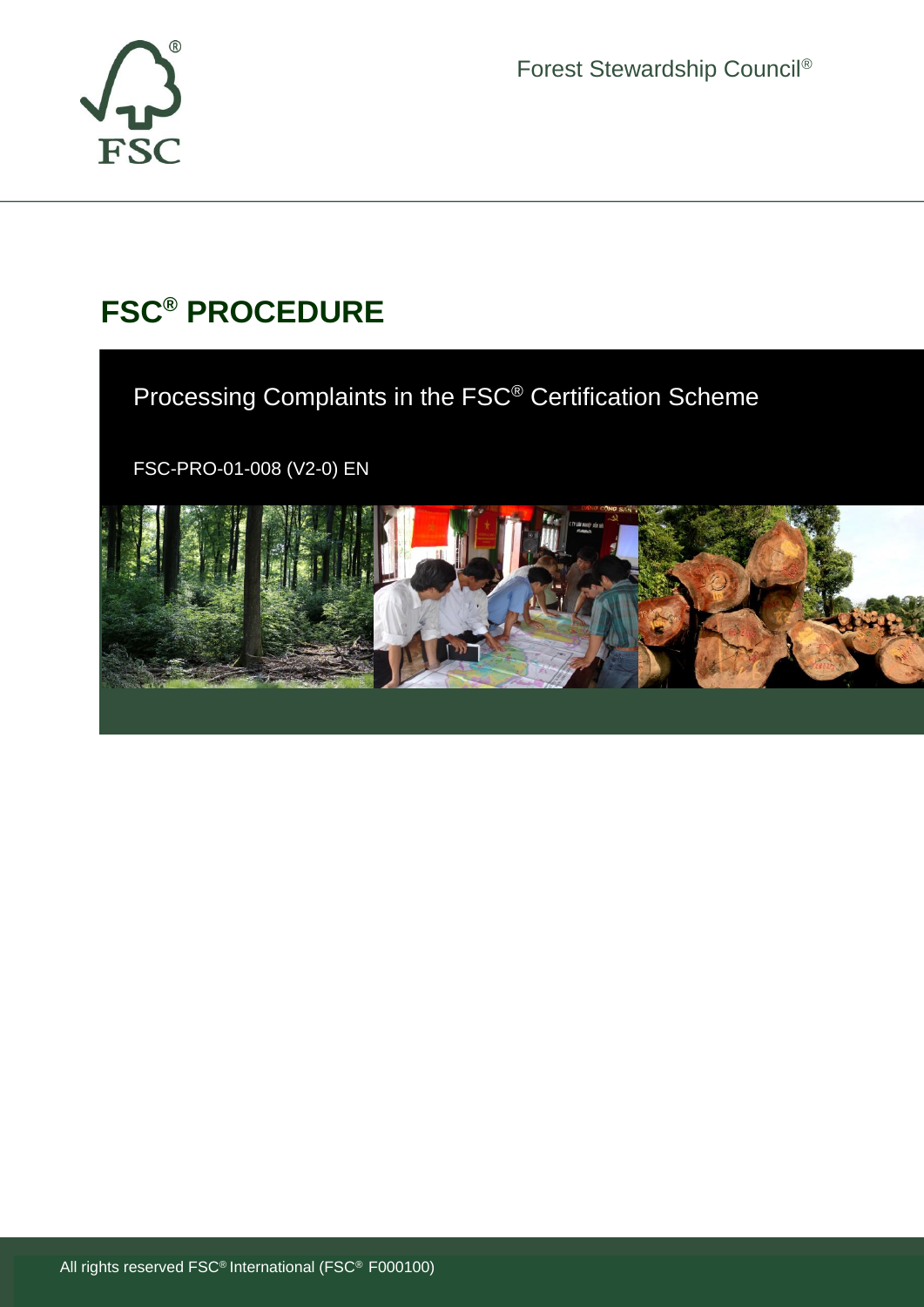| Title:                      | Processing Complaints in FSC <sup>®</sup> Certification Scheme                                                                                                 |
|-----------------------------|----------------------------------------------------------------------------------------------------------------------------------------------------------------|
| Document reference code:    | FSC-PRO-01-008 (V2-0) EN                                                                                                                                       |
| Scope:                      | International                                                                                                                                                  |
| <b>Approval date:</b>       | 28 May 2014                                                                                                                                                    |
| Contact:                    | <b>FSC International</b><br>- Quality Assurance Unit -<br>Charles-de-Gaulle Str. 5<br>53113 Bonn, Germany<br>Phone: +49-228-367-66-0<br>Fax: +49-228-367-66-30 |
| <b>E-mail for comments:</b> | dispute.resolution@fsc.org                                                                                                                                     |

© 2014 Forest Stewardship Council, A.C. All rights reserved.

No part of this work covered by the publisher's copyright may be reproduced or copied in any form or by any means (graphic, electronic or mechanical, including photocopying, recording, recording taping, or information retrieval systems) without the written permission of the publisher.

Printed copies are uncontrolled and for reference only. Please refer to the electronic copy on the FSC website (www.fsc.org) to ensure you are referring to the latest version.

# **PROCESSING COMPLAINTS IN FSC CERTIFICATION SCHEME**

FSC-PRO-01-008 (V2-0) EN

The Forest Stewardship Council® (FSC®) is an independent, not for profit, non-government organization established to support environmentally appropriate, socially beneficial, and economically viable management of the world's forests.

FSC's vision is where the world's forests meet the social, ecological, and economic rights and needs of the present generation without compromising those of future generations.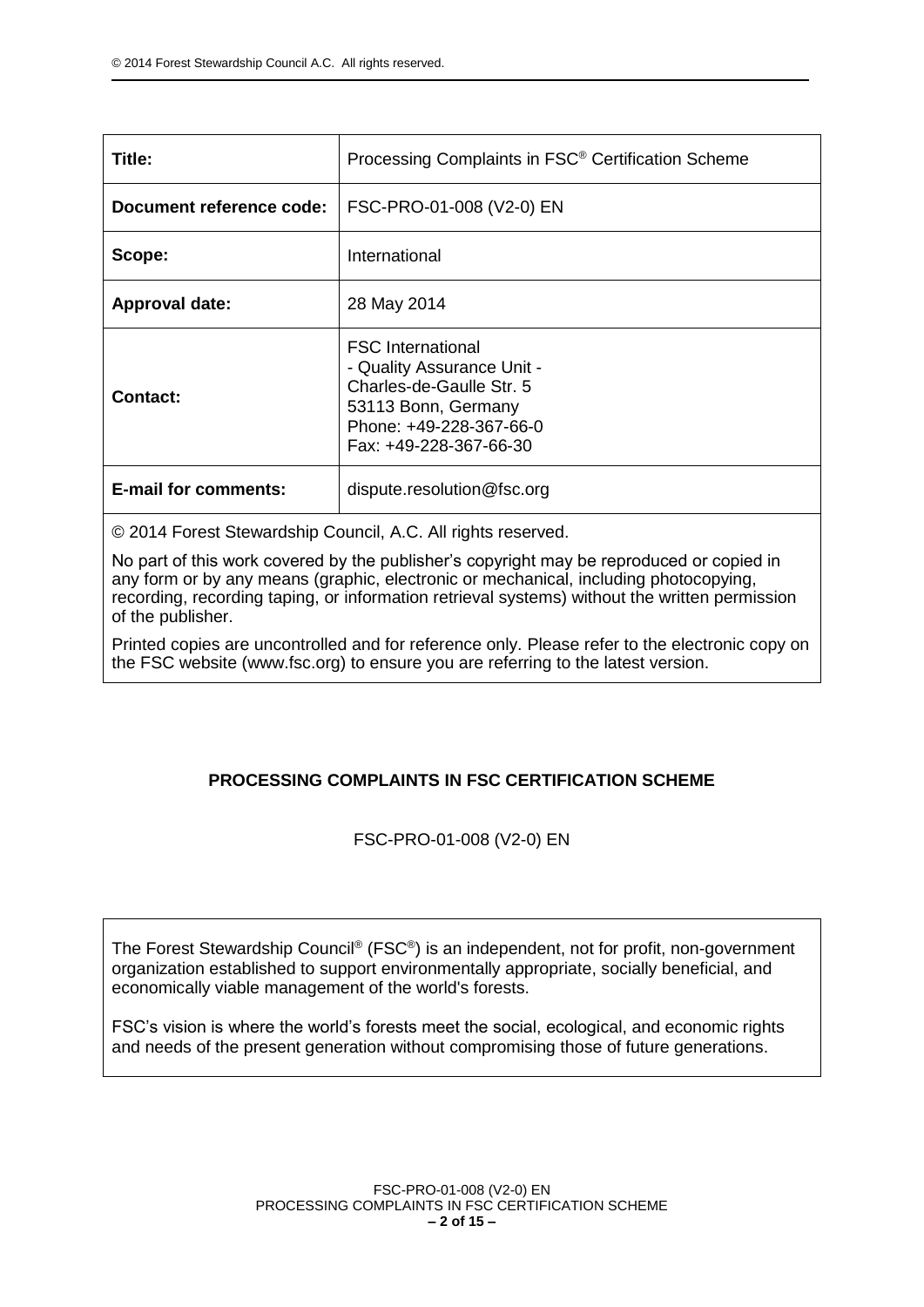#### **Foreword**

The FSC Dispute Resolution System provides a framework for the resolution of disputes that stakeholders may have with the FSC Board of Directors, the FSC and/or its affiliates, the ASI, FSC accredited Certification Bodies or FSC Certificate Holders.

The framework consists of three procedures which detail the process according to the nature of the dispute and the respective roles of the different parties involved in the process. This procedure deals with complaints regarding the FSC normative framework or the performance of FSC International, the FSC Network as well as complaints regarding the performance of ASI.

#### **Contents**

| A       | Scope                                           |
|---------|-------------------------------------------------|
| B       | Effective date                                  |
| C       | References                                      |
| D       | Terms and definitions                           |
| 1       | Principles of the FSC Dispute Resolution System |
| 2       | Complaints in the FSC certification scheme      |
| 3       | General requirements for complaints against FSC |
| 4       | Lodging a complaint                             |
| 5       | Processing a complaint                          |
| Annex 1 | FSC complaint submission form                   |
|         |                                                 |

Annex 2 Dispute Resolution Map

## **Version History**

#### V1-0: initial version

V2-0: revised to distinguish between Policy for Association complaints (FSC-PRO-01-009) and other Complaints in the FSC Certification Scheme (this procedure). The basic principles of the FSC Dispute Resolution System that were formerly presented in FSC-STD-01-005 *FSC Dispute Resolution System* have been incorporated into this procedure (clauses 1 and 2).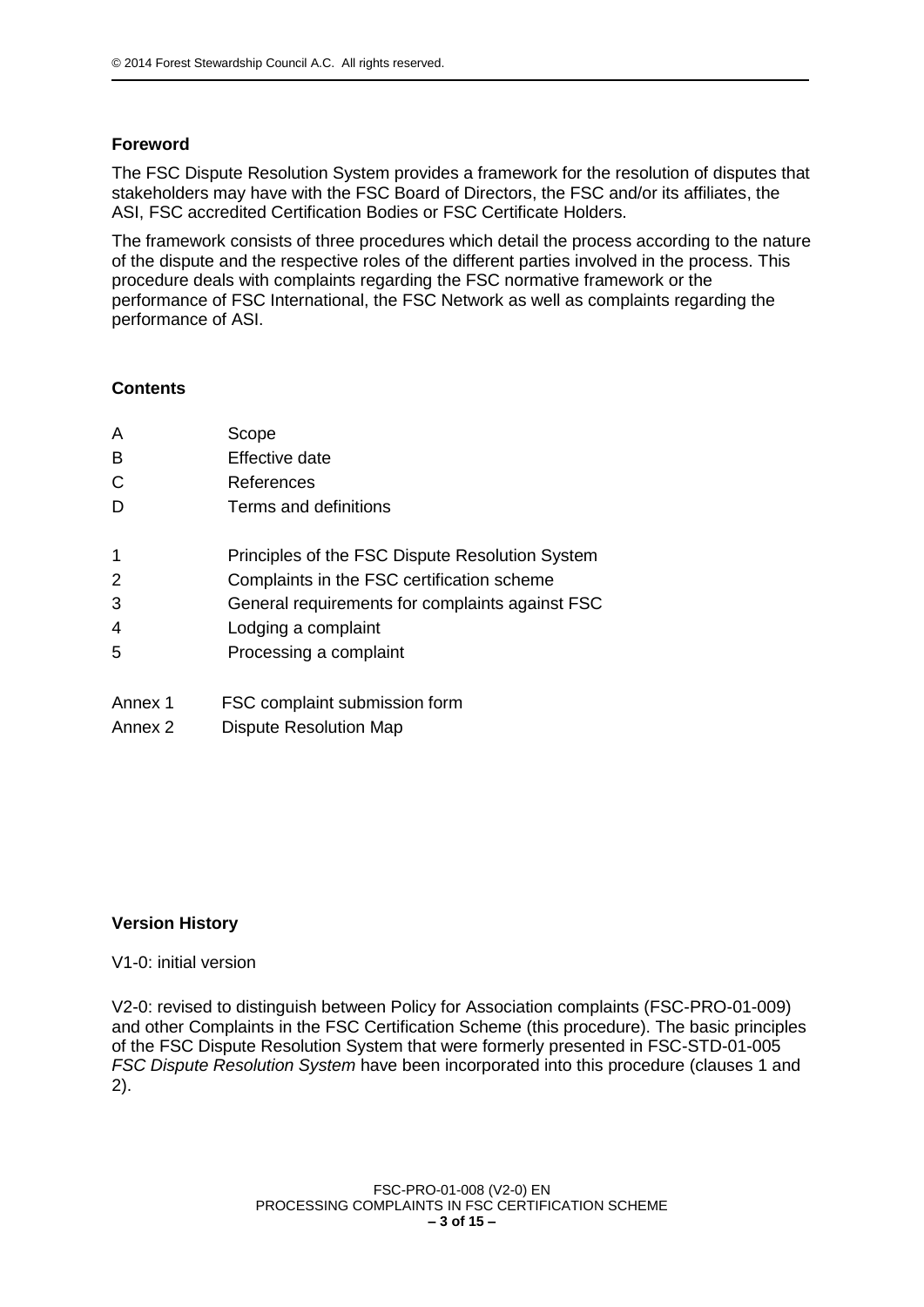## **A Scope**

This document describes the process to be adopted by FSC to ensure a timely, independent and effective resolution of complaints submitted by FSC stakeholders. These can be complaints regarding the FSC normative framework or the performance of FSC International, the FSC Network as well as complaints regarding the performance of ASI.

This procedure does not deal with complaints under the Policy for Association for which a specific procedure is available (FSC-PRO-01-009).

All aspects of this procedure are considered to be normative, including the scope, effective date, references, terms and definitions, tables, notes, addendum and annexes, unless otherwise stated.

#### **B Effective date**

Version V2-0 of this procedure becomes effective on **28 May 2014.**

### **C References**

The following referenced documents are relevant for the application of this document. For undated references, the latest edition of the referenced document (including any amendments) applies.

*FSC-GUI-01-005 FSC Dispute Resolution System*

*FSC-PRO-01-005 Processing Appeals*

*FSC-PRO-01-009 Processing Policy for Association Complaints in FSC Certification Scheme*

*ASI-PRO-20-103 ASI Appeals Procedure*

*ASI-PRO-20-104 ASI Procedure to resolve Formal Complaints*

*ISO/PAS 17003:2004 Conformity assessment- Complaints and appeals - Principles and requirements*

Following FSC normative documents are superseded and replaced by this procedure: This procedure supersedes all previous versions of FSC-PRO-01-008.

## **D Terms and definitions**

For the purposes of this procedure, the terms and definitions given in *FSC-STD-01-002 FSC Glossary of Terms, ISO/IEC 17000:2004*, and the following apply:

**Accreditation Decision:** a decision made whether to grant, continue, extend, reduce, suspend, restore, withdraw or refuse FSC Accreditation of a CAB or to take disciplinary measures (adapted from ISO/IEC 17011:2004 (E)).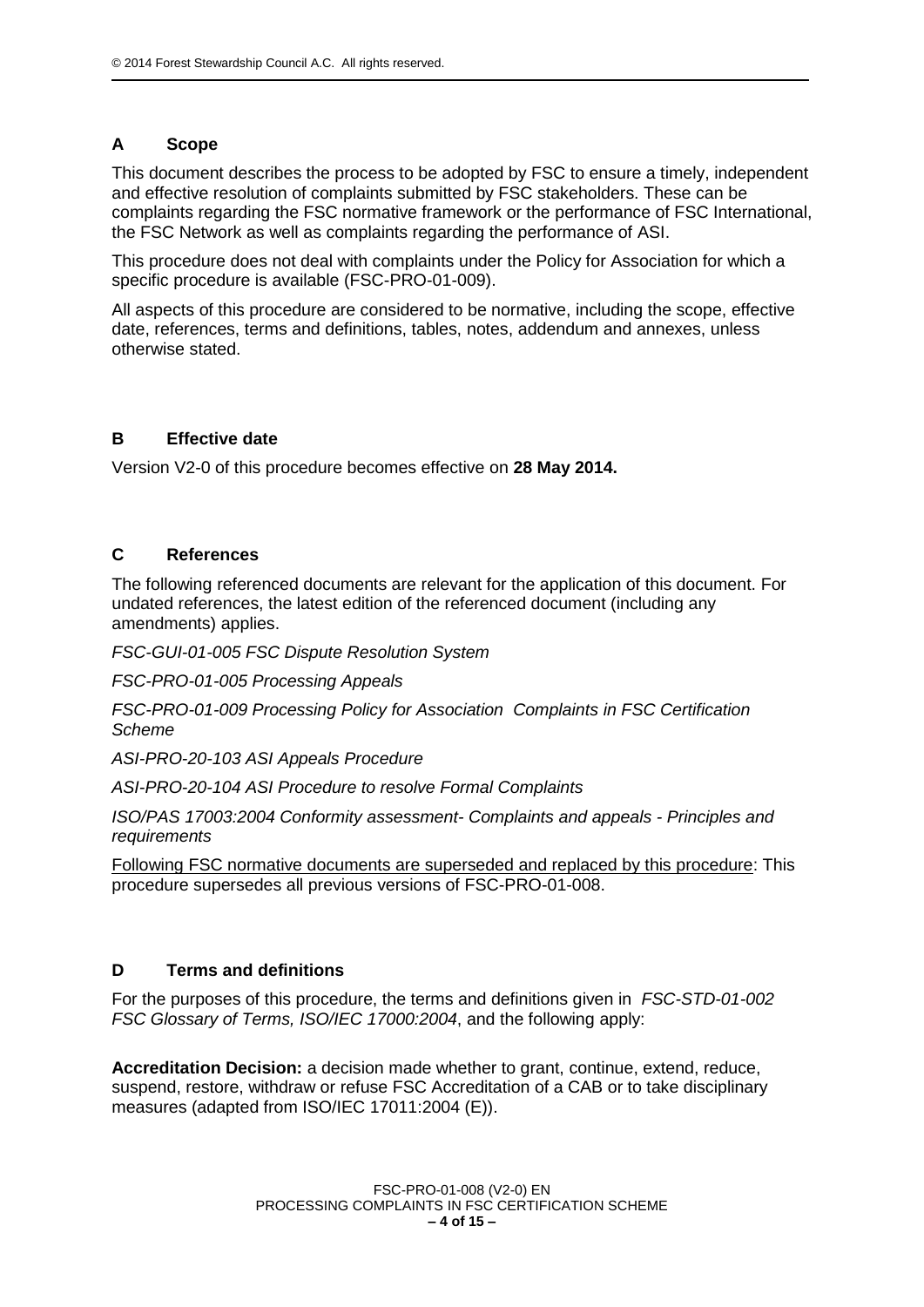**Accreditation Requirements** contain the following requirements:

**ASI Accreditation Requirements** means normative and non-normative documents (e.g. accreditation procedures, policies, guidance documents, advice notes and any other documentation in relation to the FSC Accreditation Program) as developed by ASI required for operating the FSC Accreditation Program in its most recent version.

**FSC Accreditation Requirements** means normative and non-normative (e.g. accreditation standards, procedures, policies, guidance documents, advice notes and any other documentation in relation to the FSC Accreditation Program) as developed by the FSC Policies and Standard Program required for operating the FSC Accreditation Program in its most recent version.

**FSC Institutional Documents** means governance documents (e.g. statutes, by-laws, dispute resolution system, policy for association and any other documentation) in relation to the FSC Certification Scheme in its most recent version.

**ISO Requirements** means documents developed by the International Organization for Standardization (e.g. ISO standards, guidelines and any other documentation) referred to in the Accreditation Requirements in its most recent version.

**Appeals Panel**: independent committee appointed by the FSC Director General to resolve an appeal against a FSC decision.

**Appellant:** individual or organization filing an appeal.

**ASI:** ASI - Accreditation Services International GmbH, implementing the FSC Accreditation Program on behalf of FSC A.C.

**Association:** An association with FSC is formally established through any of the following relationships:

- FSC membership
- Contractual relationship through:
	- o FSC accreditation agreement,
	- o FSC license agreement,
	- o FSC cooperation agreement,
	- o FSC service agreement,
	- o FSC partnership agreement.

**Certification requirements** contain the following requirements:

**FSC Certification Requirements** means documents (e.g. certification policies, standards, guidance documents, advice notes and any other documentation) in relation to the FSC Certification System as developed by the FSC Policies and Standard Program required for operating the FSC Certification System in its most recent version.

**FSC Institutional Documents** means governance documents (e.g. statutes, by-laws, dispute resolution system, policy for association and any other documentation) in relation to the FSC Certification Scheme, required for operating the FSC Certification System in its most recent version.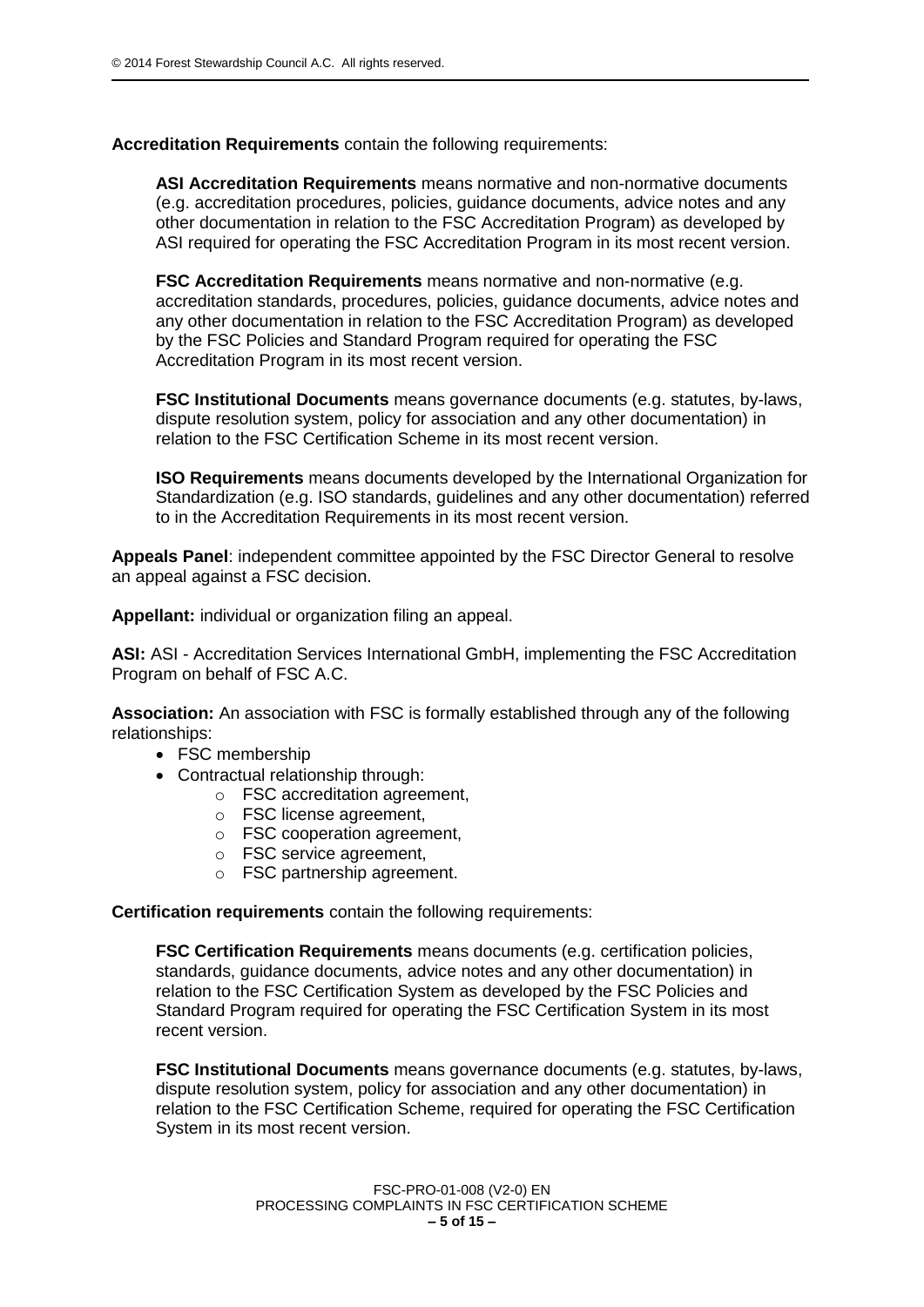**ISO Requirements** means documents developed by the International Organization for Standardization (e.g. ISO standards, guidelines and any other documentation) referred to in the FSC Certification System in its most recent version.

**Complainant:** person or organization filing a complaint.

**Complaints Panel**: The Complaints Panel is a committee established by the FSC Director General. Its purpose is to evaluate and make recommendations on Policy for Association complaints.

**Consensus**: general agreement, characterized by the absence of sustained opposition.

**Defendant:** person or organization against whom a complaint has been filed.

**Dispute:** Umbrella term for any of the following:

**Appeal:** request by a party subject to a decision for reconsideration of any adverse decision made by the FSC with regard to the FSC Certification Scheme and/ or the FSC Accreditation Program (adapted from ISO/IEC 17011:2004 (E)).

**Complaint:** formal expression of dissatisfaction by any person or organization presented as a complaint to FSC, relating to the activities of the FSC Certification Scheme and/ or the FSC Accreditation program, where a response is expected (adapted from ISO/IEC 17011:2004 (E)).

**FSC accredited Certification Body:** a Conformity Assessment Body which is appointed by the ASI to undertake FSC certification audits of applicants for the FSC Certification Scheme and the surveillance of certified Forest Management Enterprises and Forest Product Enterprises against the Certification Requirements.

**FSC Certification Scheme** is developed by the Forest Stewardship Council A.C. (FSC AC) to enable independent third-party certification of environmentally responsible, socially beneficial and economically viable forest management as a market mechanism allowing producers and consumers to identify and purchase timber and non-timber forest products from well-managed forests.

**Legal representative:** person with the legal authority to act on the organization's or the individual's behalf.

**Parties to the Appeal or Complaint:** the appellant/complainant, the defendant and all parties considered relevant to the complaint by the FSC Director General such as the FSC Board of Directors, ASI and CBs.

**Stakeholder:** Any individual or group whose interests are affected by the FSC Certification Scheme.

**Suspension of certificate**: The temporary removal by the Certification Body of all or part of a Certificate Holder's scope of certification pending corrective action by the Certificate Holder. A suspended certificate cannot be transferred.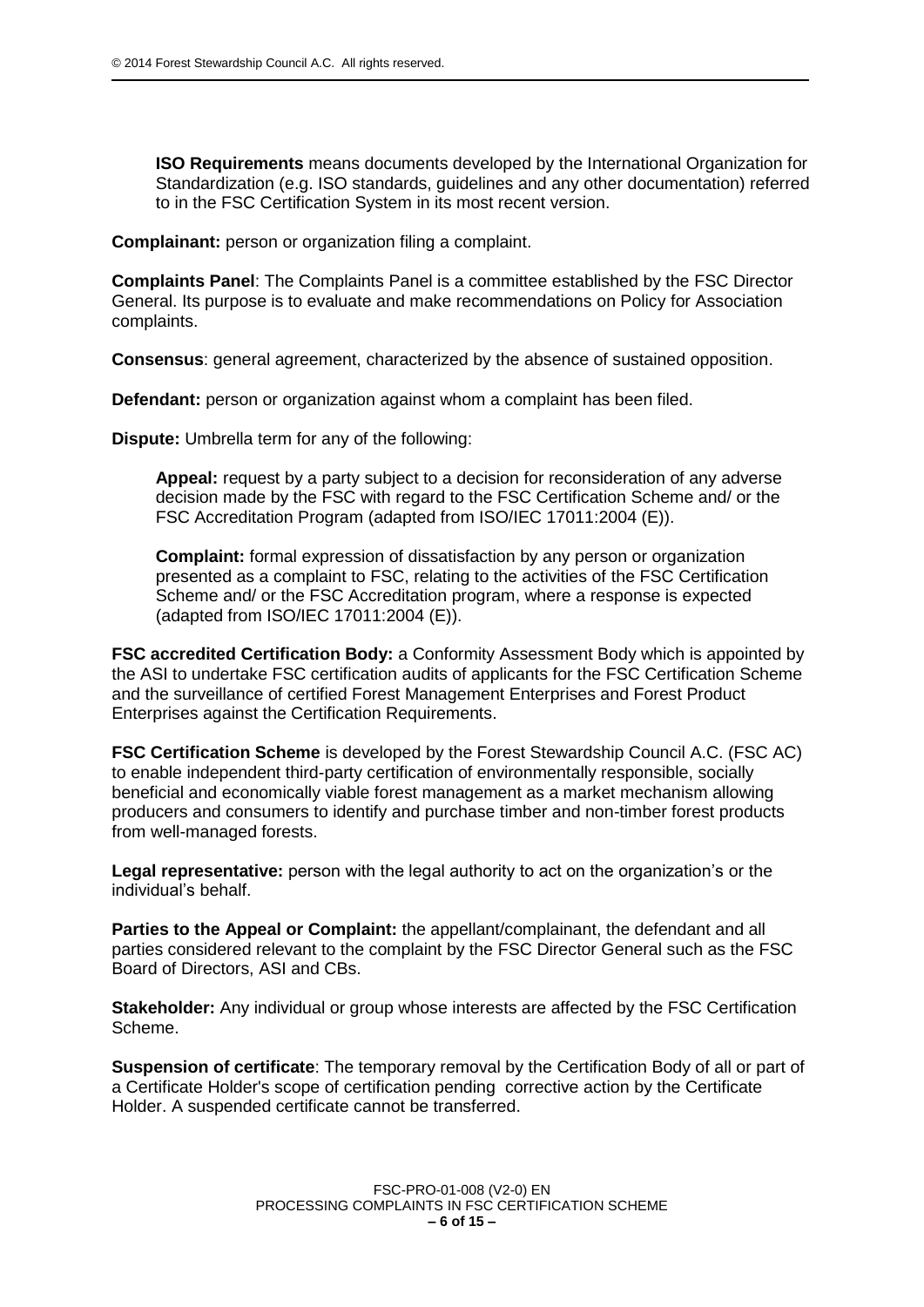**Termination of certificate:** Cancellation of the certification contract by either party according to contractual arrangements. Also referred to as voluntary withdrawal or cancellation.

**Withdrawal of certificate**: The irrevocable removal by the Certification Body of all or part of a Certificate Holder's certification as a result of noncompliance with certification requirements or contractual commitments.

#### **Verbal forms for the expression of provisions**

[Adapted from ISO/IEC Directives Part 2: Rules for the structure and drafting of International Standards]

"shall": indicates requirements strictly to be followed in order to conform to the document.

"should": indicates that among several possibilities one is recommended as particularly suitable, without mentioning or excluding others, or that a certain course of action is preferred but not necessarily required.

"may": indicates a course of action permissible within the limits of the document.

"can": is used for statements of possibility and capability, whether material, physical or causal.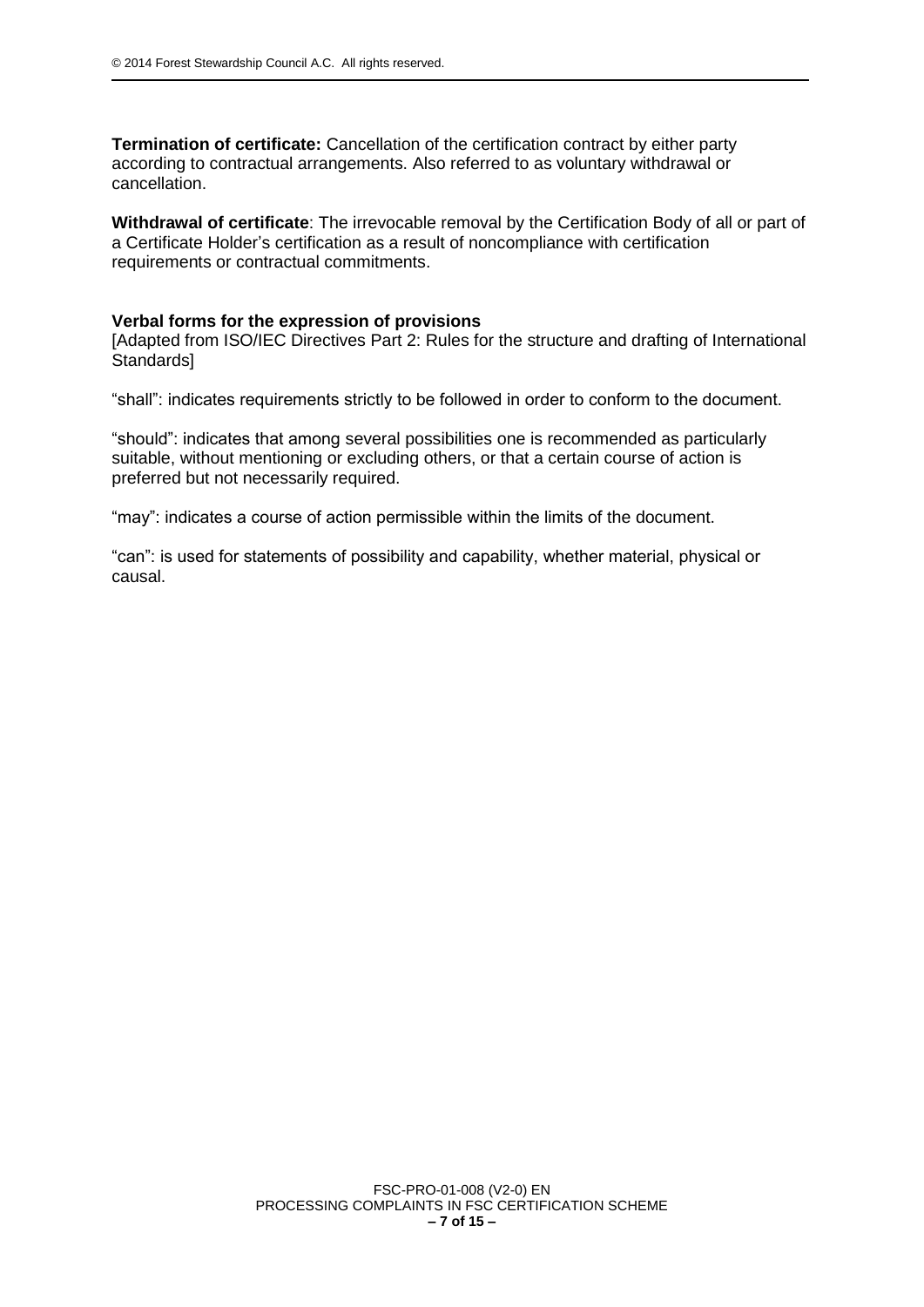### **1 Principles of the FSC Dispute Resolution System**

- 1.1 Disputes should be resolved in the first place by discussion and negotiation or mediation. Formal procedures, including committees, should only be adopted as a last resort.
- 1.2 Disputes should always be addressed at the lowest level possible and stakeholders are strongly encouraged to follow this principle (see Annex 2).

NOTE: Disputes not addressed initially at the lowest level possible will be forwarded to the correct instance, which may impact the time to resolve the dispute.

- 1.3 Any dispute related to the FSC Certification Scheme shall be treated with procedural fairness and incorporate the following guidelines:
	- 1.3.1 A person or organisation, who is the subject of a complaint, should be given adequate notice about the proceedings (including details of the complaint).
	- 1.3.2 A person making a decision should declare any personal interest they may have in the proceedings.
	- 1.3.3 A person who makes a decision should be unbiased and act in good faith. Therefore decision-makers cannot be one of the Parties to the Complaint or Appeal, nor have an interest in the outcome.
	- 1.3.4 Proceedings should be conducted with fairness to all the Parties to the Complaint or Appeal.
	- 1.3.5 Each party to a proceeding is entitled to ask questions and contradict the evidence of the opposing party.
	- 1.3.6 A decision-maker should take into account relevant considerations and mitigating circumstances, and ignore irrelevant considerations.
- 1.4 FSC shall inform Network Partners in countries where stakeholders may be affected by a dispute.
- 1.5 The FSC Director General may delegate complaints and appeals to FSC senior staff as appropriate.

#### **2 Complaints in the FSC certification scheme**

- 2.1 Complaints about the FSC normative framework, the performance of FSC International, the FSC Network as well as complaints regarding the performance of the ASI are dealt with by FSC and processed according to the procedure FSC-PRO-01-008.
- 2.2 Complaints against organizations associated with FSC about their compliance with FSC-POL-01-004, the Policy for the Association of Organizations with FSC, are dealt with by FSC and processed according to the procedure FSC-PRO-01-009.
- 2.3 Complaints against FSC certified organizations about their compliance with the FSC certification requirements are dealt with by the Certification Body who issued the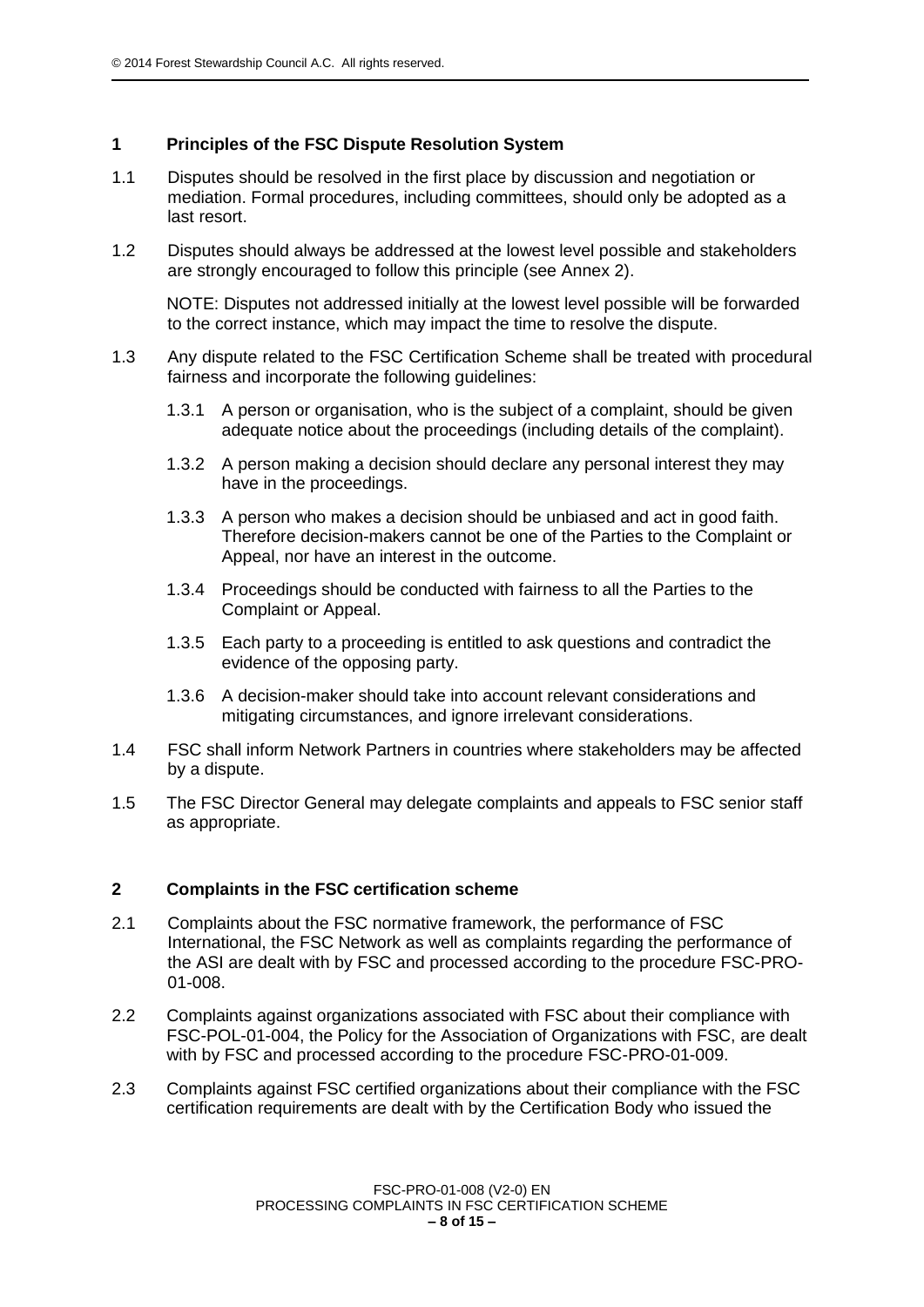certificate and processed according to the Certification Body's own complaint procedure.

NOTE: FSC strongly encourages stakeholders to resolve their grievance in the first place by discussion and negotiation with the FSC certified organization.

2.4 Complaints against the performance of FSC accredited Certification Bodies are dealt with by Accreditation Services International and processed according to the procedure ASI-PRO-20-104.

NOTE: Complaints shall first be directed to the relevant Certification Body and processed according to the Certification Body's own complaint procedure.

2.5 The Complainant should file the complaint to the correct complaint handling body. If the complaint is not submitted correctly, FSC will support the complainant in filing it correctly.

#### **3 General requirements for complaints against FSC**

- 3.1 Any individual or organization may file a complaint against the FSC Certification Scheme (including the FSC Accreditation Program).
- 3.2 Complainants shall always disclose their identity to FSC. In exceptional circumstances, FSC will consider requests by Complainants who wish to remain anonymous to the Parties to the complaint and shall protect their privacy and identity to the maximum extent possible, while recognizing that the identity of the Complainant might be obvious depending on the circumstances.
- 3.3 FSC will endeavour to address promptly any expression of dissatisfaction that is brought to its attention.
- 3.4 In extraordinary cases the FSC Director General has the discretion to extend any timelines indicated in this procedure for a cumulative maximum of 30 days. All Parties shall be informed accordingly.
- 3.5 All incoming and outgoing correspondence, including the final decisions and followup actions, shall be filed in electronic and/or hard copy and maintained for a period of at least seven (7) years.
- 3.6 All Parties involved in the process should refrain from commenting publicly on the complaint until a decision is made and all Parties have been informed accordingly.

Note: FSC reserves the right to publish statements about the case on the FSC website.

#### **4 Lodging a complaint**

4.1 General complaints regarding the operation of the FSC Certification Scheme and the FSC Network shall be brought to the attention of the FSC Director General. Complaints regarding the operation of the ASI or FSC accredited certification bodies should be brought to the attention of the ASI Managing Director according to ASI's Complaints Procedure (ASI*-*PRO-20-104).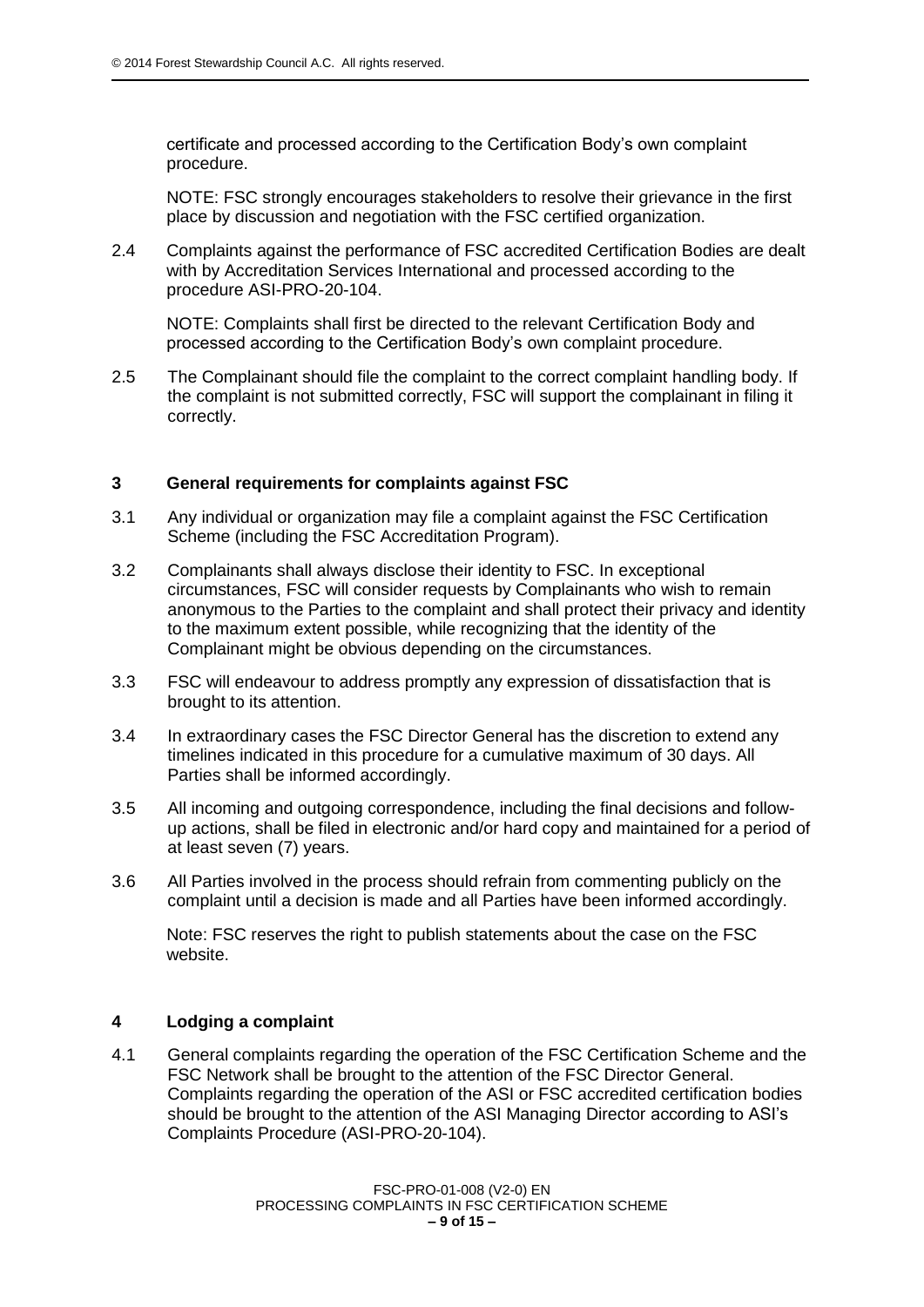- 4.2 A complaint shall be submitted by using the online dispute submission form or by sending a complaint letter electronically or as hard copy by mail. Complainants shall use the FSC template for submitting complaints (see Annex 1).
- 4.3 The complaint shall:
	- 4.3.1 contain the name and contact information of the Complainant;
	- 4.3.2 be written in one of the official FSC languages;
	- 4.3.3 specify against which organization the complaint is submitted;
	- 4.3.4 specify the events and issues that lead to the complaint;
	- 4.3.5 specify which specific requirements have not been complied;
	- 4.3.6 contain evidence to support each element or aspect of the complaint;
	- 4.3.7 indicate whether and in what form the issues have been raised with the Defendant prior to lodging the complaint and what response was provided;
	- 4.3.8 contain an agreement to share the complaint with the Defendant and other Parties to the Complaint;
	- 4.3.9 contain an agreement to adhere to the terms and provisions of this procedure.
- 4.4 Only complaints that meet all conditions indicated in Clauses 4.3.1 4.3.9 above shall be evaluated.
- 4.5 The Complainant may withdraw the complaint at any point in time of the process, at the Complainant's sole discretion.

## **5 Processing a complaint**

- 5.1 Within ten (10) days of receipt of the complaint, an assigned staff member shall acknowledge receipt of the complaint and analyze by which process the complaint shall be dealt with and inform the related complaint handling body (e.g. ASI for a complaint against a CB and the relevant CB for a complaint against a CH) and the Complainant.
- 5.2 For complaints handled by FSC this procedure and the following process will be applied:
	- 5.2.1 Within thirty (30) days of the receipt of the complaint, an assigned staff member shall contact the Parties to the Complaint by e-mail or phone to attempt to informally resolve the issue in direct communication. The assigned staff member shall keep a record of the conversations, including date, time and a summary of issues discussed, as well as a copy of all hardcopy and electronic communication.
	- 5.2.2 If an informal resolution is not possible, the assigned staff member will investigate the issue and provide the FSC Director General with a recommendation on the complaint.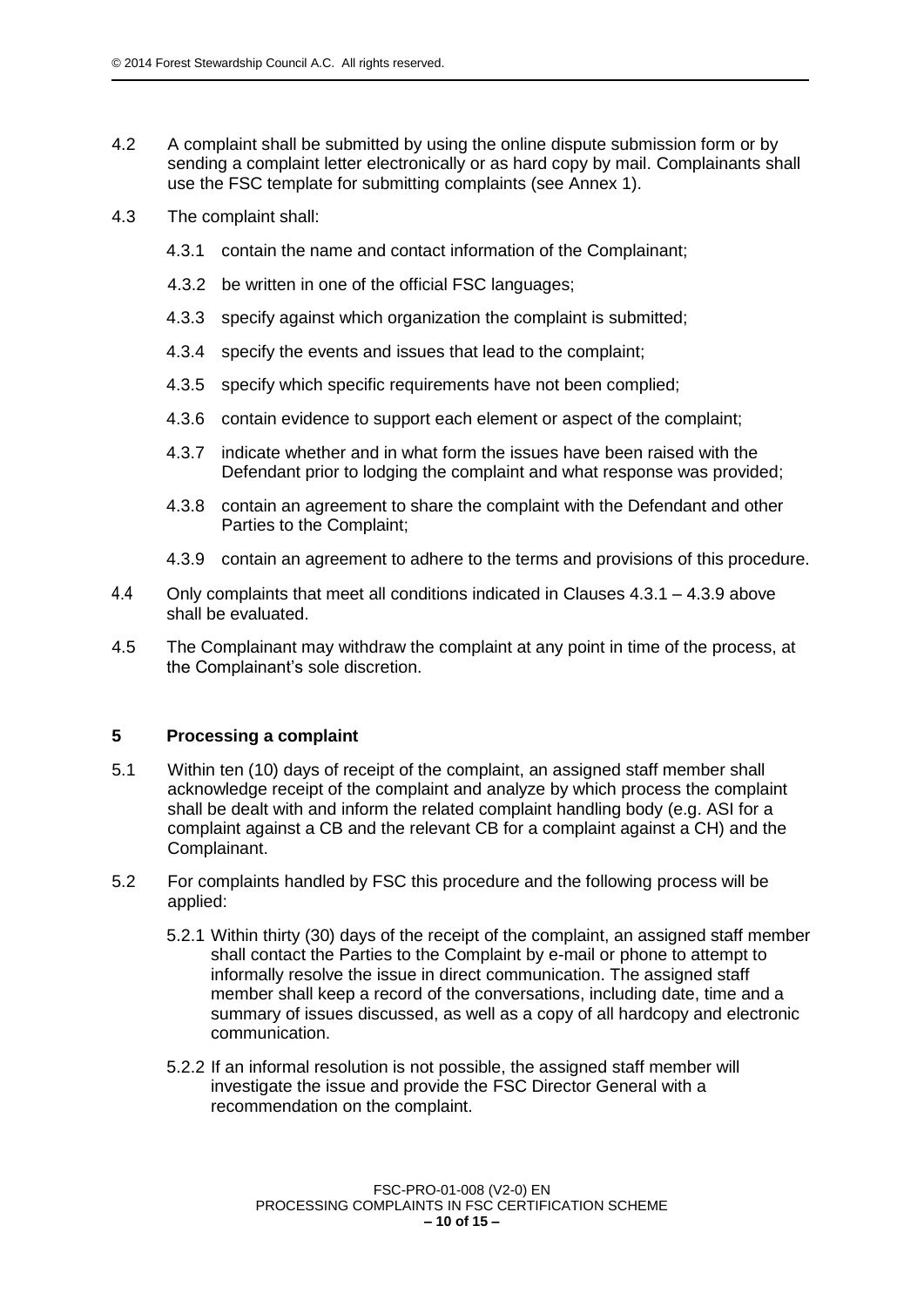- 5.2.3 Additional information may be requested from the Complainant, the Defendant, third parties named as sources of information in the complaint or other Parties likely to have information relevant to the investigation.
- 5.2.4 The FSC Director General shall provide the Parties to the Complaint with a response within sixty (60) days from receiving the complaint. The response shall include a conclusion on the complaint, the rationale for the decision and, if applicable, any follow up measures to be taken.
- 5.2.5 If no further issue arises, the complaint is considered resolved and the respective case file closed.
- 5.2.6 The lack of cooperation by the Complainant may be considered as grounds for discontinuation of the process. The FSC Director General shall decide if a complaint process shall be discontinued.
- 5.2.7 If the Complainant is not satisfied with the outcome of the process, he/she may appeal the decision according to *FSC-PRO-01-005*.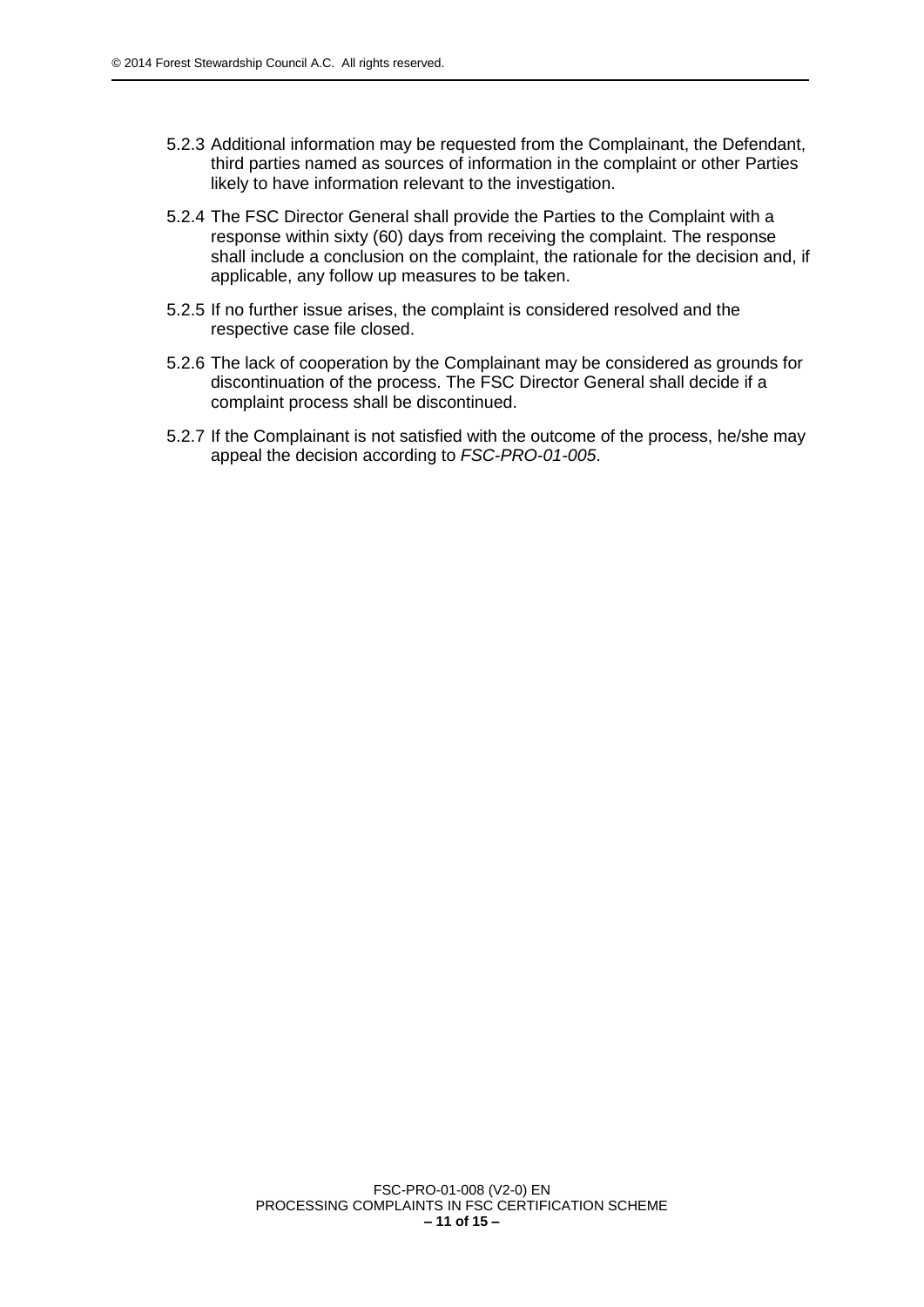## **Annex 1 FSC complaint submission form**

Stakeholders may use [the online dispute submission form](https://ic.fsc.org/dispute-submission-form.170.htm) to submit a complaint to FSC or use the form below and send it to FSC by mail or email.

## **Information of the individual(s) or organisation(s) that file the complaint:**

| Name of individual or<br>organisation                                    |  |
|--------------------------------------------------------------------------|--|
| Contact person (for<br>organisations)                                    |  |
| Postal address:                                                          |  |
| Street + number<br>$\bullet$                                             |  |
| City                                                                     |  |
| Area code                                                                |  |
| Country<br>$\bullet$                                                     |  |
| Phone number                                                             |  |
| Fax number                                                               |  |
| Email address                                                            |  |
| Website                                                                  |  |
| FSC member (if yes:<br>international/ national, chamber,<br>North/South) |  |
| Date of submission                                                       |  |
| Signature of legal<br>representative of the<br>Complainant               |  |

# **Information about the Organisation(s) against whom the complaint is submitted**:

| Name                         |  |
|------------------------------|--|
| Contact person               |  |
| Postal address               |  |
| Street + number<br>$\bullet$ |  |
| City                         |  |
| Area code<br>$\bullet$       |  |
| Country<br>$\bullet$         |  |
| Phone number                 |  |
| Fax number                   |  |
| Email address                |  |
| Website                      |  |
| Certificate number (s)       |  |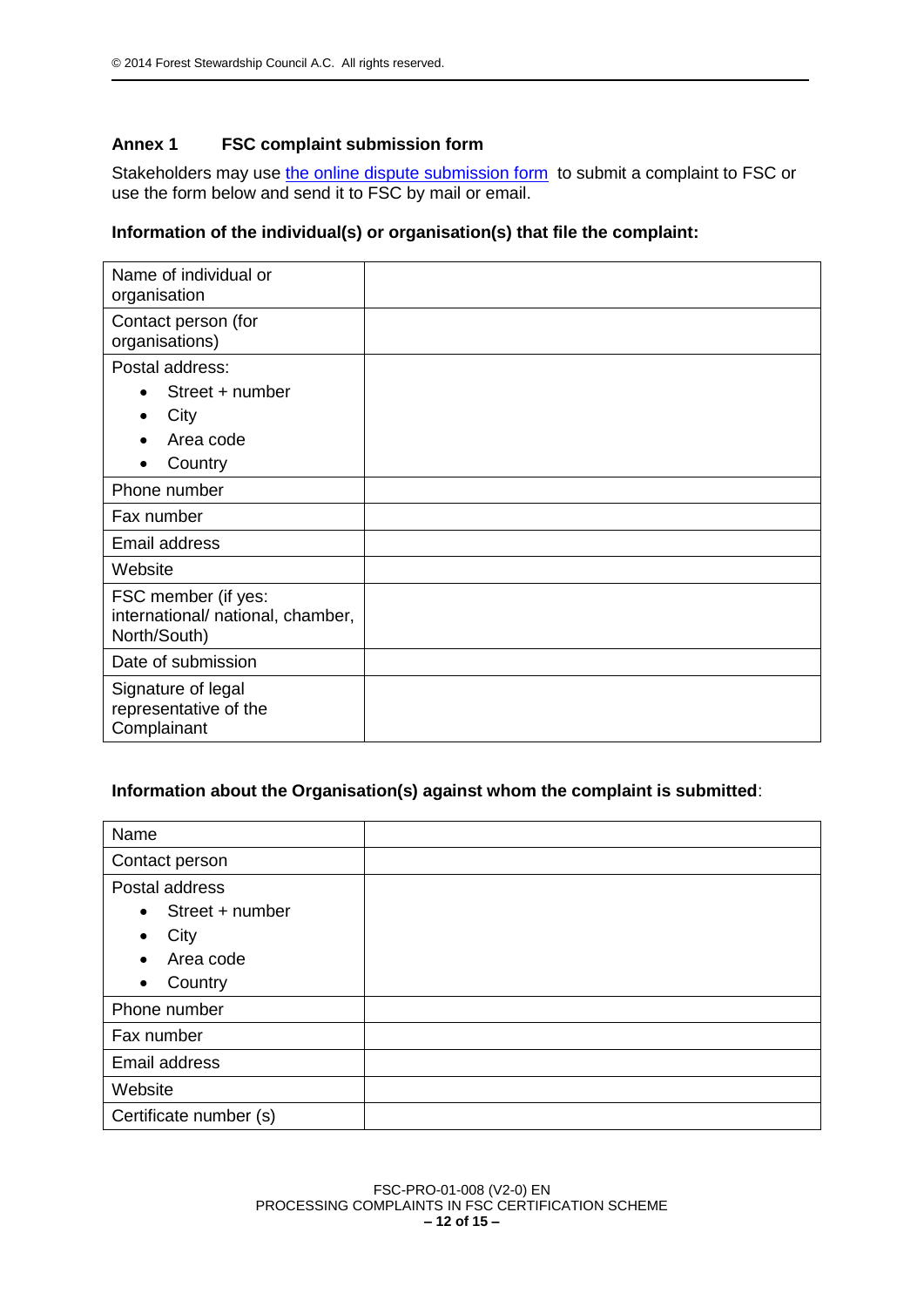# **Information to be submitted about the complaint**:

| Subject of the complaint                                                                                                                                                                                                                                                                                                                                                  |                                                                                                                                                                                                  |
|---------------------------------------------------------------------------------------------------------------------------------------------------------------------------------------------------------------------------------------------------------------------------------------------------------------------------------------------------------------------------|--------------------------------------------------------------------------------------------------------------------------------------------------------------------------------------------------|
| Type of dispute                                                                                                                                                                                                                                                                                                                                                           | Dispute against Certificate Holder (CH)<br>0<br>Dispute against Certification Body (CB)<br>O<br>Dispute against Network Partner(NP)<br>O<br>Dispute against ASI<br>Ο<br>Dispute against FSC<br>Ο |
| Specification of the issues<br>and events that lead to<br>the complaint.                                                                                                                                                                                                                                                                                                  |                                                                                                                                                                                                  |
| Specific requirements not<br>complied with                                                                                                                                                                                                                                                                                                                                |                                                                                                                                                                                                  |
| Evidence to support each<br>element or aspect of the<br>complaint. Please provide<br>an overview, a description<br>and attach supporting<br>documents.                                                                                                                                                                                                                    |                                                                                                                                                                                                  |
| Overview of the steps that<br>were taken to resolve the<br>issues prior to lodging this<br>complaint and the<br>response that was<br>provided.<br>(Please mention any steps<br>taken, such as persons<br>contacted, responses<br>received, etc. For complaints<br>against CHs please provide<br>evidence that you have<br>directed your complaint to<br>the relevant CB.) |                                                                                                                                                                                                  |
| Agreement to share the<br>complaint with the<br>Defendant and other<br>Parties to the Complaint.                                                                                                                                                                                                                                                                          |                                                                                                                                                                                                  |
| Agreement to adhere to<br>the terms and provisions<br>of the procedure<br>Processing Complaints in<br>the FSC Certification<br>Scheme (FSC-PRO-01-                                                                                                                                                                                                                        |                                                                                                                                                                                                  |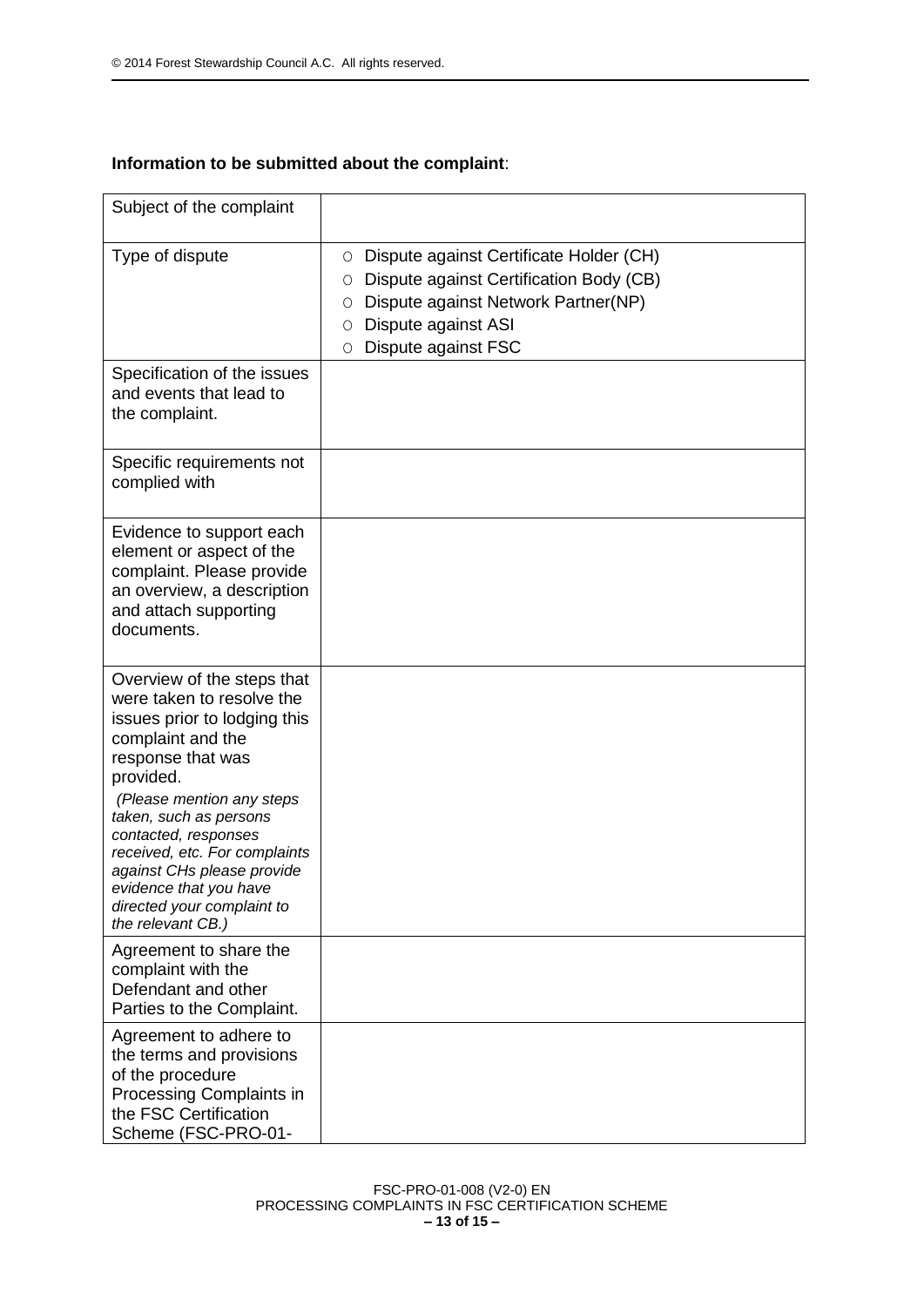| $008$ ).                                                    |  |
|-------------------------------------------------------------|--|
| <b>Expected outcome</b>                                     |  |
| Additional information<br>(optional)                        |  |
| Please attach any<br>additional documentation<br>(optional) |  |